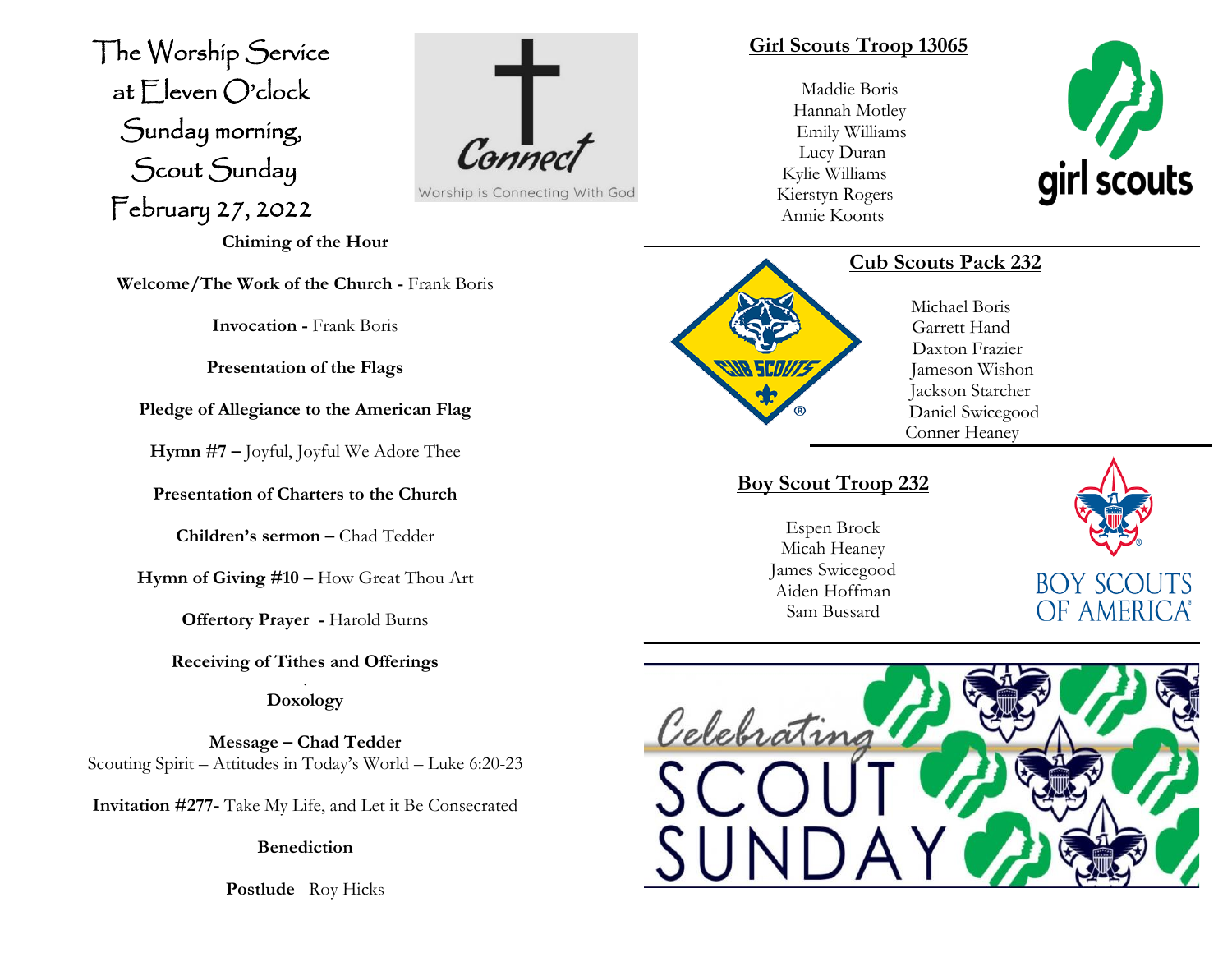

# **Volunteer Opportunities**

**Deacon of the Week -** Harold Burns

**Nursery Volunteers 2/27** – Marlena Fleeman/Sarah Hand **03/06 –** Lisa Ridenhour/Sandra Beck

**Children's Church 2/27 –** Kelli Hopkins/April Boris **03/06 –** Blanca Wood/Rosa Alonso

**Wednesday Children's Connect 3/02** - Ash Wednesday service - no Kids Connect **3/09** - Lisa Olp, Karen Huckaby, Suzie Sidden and Sheri Manno

> **Office Secretaries 2/27 –** Amy Freeman **- 03/06 –** Amy Freeman

**Counting Team 2/27 –** Karen Allen/Sherri Manno - **03/06 –** Karen Allen/Rita Caudle

**Ushers 2/27 –** Chad Tedder/Rudy Hartley/Ronald Hartley/Michael Swicegood **03/06 –** Frank Boris/Billy Harris/Jeff Snider/Harold Burns

# **Connect Group Schedule for this week!**

# **Sunday Connect Groups (all ages) (02/27/2022)**

**9:00 a.m**. Coffee Connection (adult wing for all ages) **Coffee Connection hosts for next week Median Adults. 9:45 a.m.** Connect Groups for all ages**. 11:00 a.m. –** Connect Worship



**Ladies Connect Group Monday (02/28/2022)**

10:00 a.m. & 6:30 p.m.



**Ash Wednesday Services Wednesday, March 02 2022 5:00 p.m. – Meal 6:30 p.m. - Worship**



# **Volunteer Opportunities**

**Deacon of the Week -** Harold Burns

**Nursery Volunteers 2/27** – Marlena Fleeman/Sarah Hand **03/06 –** Lisa Ridenhour/Sandra Beck

**Children's Church 2/27 –** Kelli Hopkins/April Boris **03/06 –** Blanca Wood/Rosa Alonso

**Wednesday Children's Connect**

**3/02** - Ash Wednesday service - no Kids Connect **3/09** - Lisa Olp, Karen Huckaby, Suzie Sidden and Sheri Manno

> **Office Secretaries 2/27 –** Amy Freeman **- 03/06 –** Amy Freeman

**Counting Team 2/27 –** Karen Allen/Sherri Manno - **03/06 –** Karen Allen/Rita Caudle

**Ushers 2/27 –** Chad Tedder/Rudy Hartley/Ronald Hartley/Michael Swicegood **03/06 –** Frank Boris/Billy Harris/Jeff Snider/Harold Burns

# **Connect Group Schedule for this week!**

**Sunday Connect Groups (all ages) (02/27/2022) 9:00 a.m**. Coffee Connection (adult wing for all ages) **Coffee Connection hosts for next week Median Adults. 9:45 a.m.** Connect Groups for all ages**. 11:00 a.m. –** Connect Worship



**Ladies Connect Group Monday (02/28/2022)**

10:00 a.m. & 6:30 p.m.



**Ash Wednesday Services Wednesday, March 02 2022 5:00 p.m. – Meal 6:30 p.m. - Worship**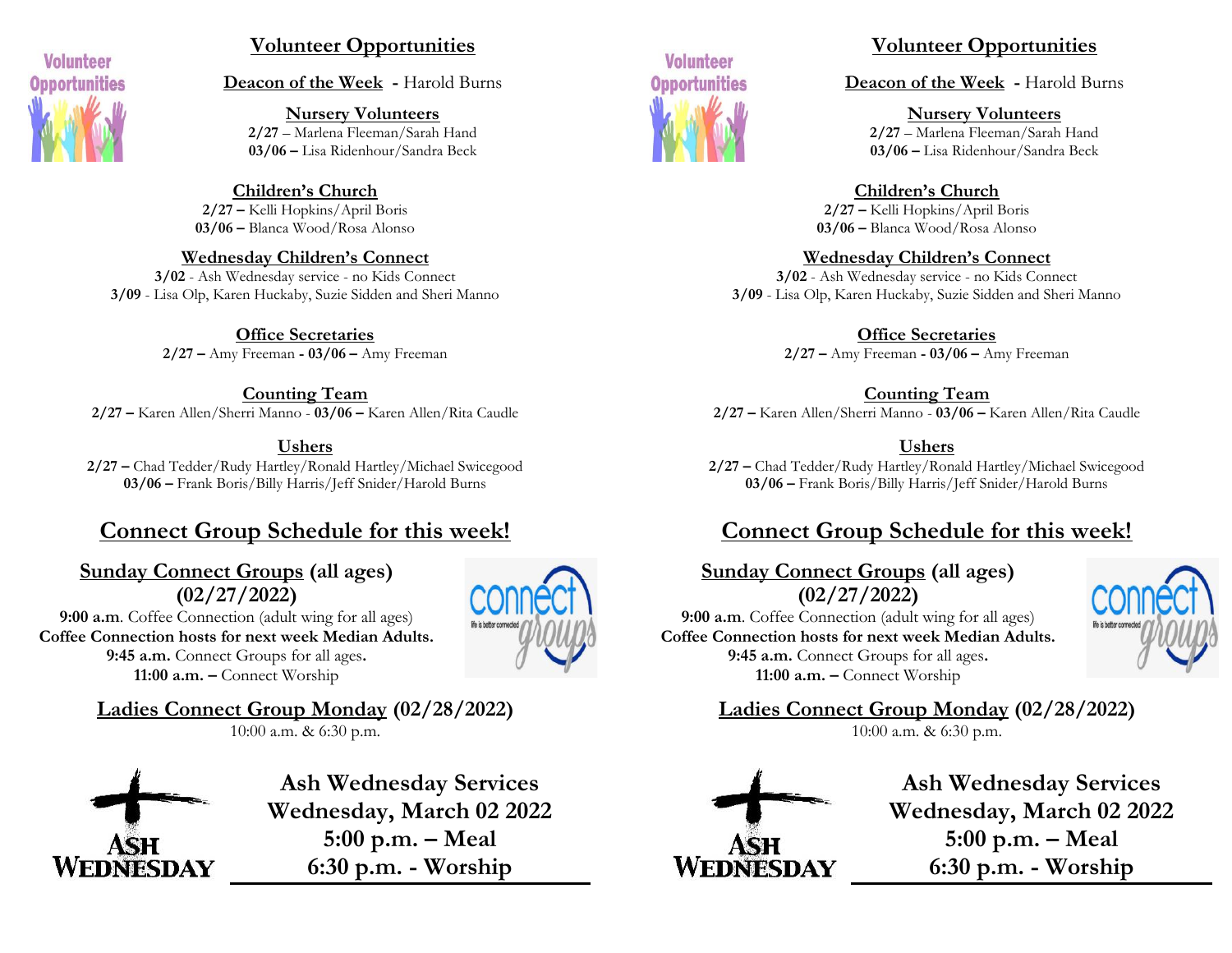## **Financial Information**

#### **Memorial Gifts for February 20, 2022**

#### **Building Fund**

In honor of Scott Lomax – Birthday by Ricky Lomax In honor of Amy Freeman by Billy & Karen Williams In honor of The Brad Griggs Family by Nelson & Barbara Bostian In honor of Ron Hartley – Birthday by Gerri & Kylee

#### **Budget**

In honor of John & Karen Huckaby by Harold & Ann Burns In honor of Maggie Manno by Kay Beck

**Financial Numbers (02/20/2022)**

Needed weekly \$3,839.00

**Budget Offering**  $\begin{array}{ccc} 6 & 3,320.00 \\ \text{Total (month)} & 8 & 10,416.00 \end{array}$ **Total (month) \$** 10,416.00 **Other Offerings \$** 100.00 **Building Fund \$** 310.00



Memorial



#### **Connect Attendance**

**Sunday Connect (02/20/2022) 60 Sunday Worship (02/20/2022) 110 Monday Connect (02/21/2022) 16 Wednesday Connect (02/23/2022) 69**

**Thank you note received –** On behalf of West Davidson High School, I would like to thank you for thinking of us and providing water and donuts for our staff for Valentine's Day. It was very thoughtful and appreciated. *Heather Hoover*

**Thank you note received –** Kids Connect would like to thank all that donated to our January mission project. We were able to donate 5 suitcases, 17 blankets, 8 outfits and various miscellaneous items to IamJ3.



**Prayer Animals -** we are in need of small stuffed animals to be used as prayer animals. Please give to Lisa Ridenhour.

**Davidson County** is turning 200 years old this year. For fun facts and information of events and celebrations go to the Davidson County Bicentennial Facebook page, contact Toyna Hensley at the county library or see Fairye Mills.



## **Financial Information**

#### **Memorial Gifts for February 20, 2022**



## **Building Fund**

In honor of Scott Lomax – Birthday by Ricky Lomax In honor of Amy Freeman by Billy & Karen Williams In honor of The Brad Griggs Family by Nelson & Barbara Bostian In honor of Ron Hartley – Birthday by Gerri & Kylee

#### **Budget**

In honor of John & Karen Huckaby by Harold & Ann Burns In honor of Maggie Manno by Kay Beck

#### **Financial Numbers (02/20/2022)**

Needed weekly \$3,839.00

| <b>Budget Offering</b> |
|------------------------|
| Total (month)          |
| <b>Other Offerings</b> |
| <b>Building Fund</b>   |





#### **Connect Attendance**

| 60  |  |
|-----|--|
| 110 |  |
| 16  |  |
| 69  |  |
|     |  |

**Thank you note received –** On behalf of West Davidson High School, I would like to thank you for thinking of us and providing water and donuts for our staff for Valentine's Day. It was very thoughtful and appreciated. *Heather Hoover*

**Thank you note received –** Kids Connect would like to thank all that donated to our January mission project. We were able to donate 5 suitcases, 17 blankets, 8 outfits and various miscellaneous items to IamJ3.



**Prayer Animals -** we are in need of small stuffed animals to be used as prayer animals. Please give to Lisa Ridenhour.

**Davidson County** is turning 200 years old this year. For fun facts and information of events and celebrations go to the Davidson County Bicentennial Facebook page, contact Toyna Hensley at the county library or see Fairye Mills.